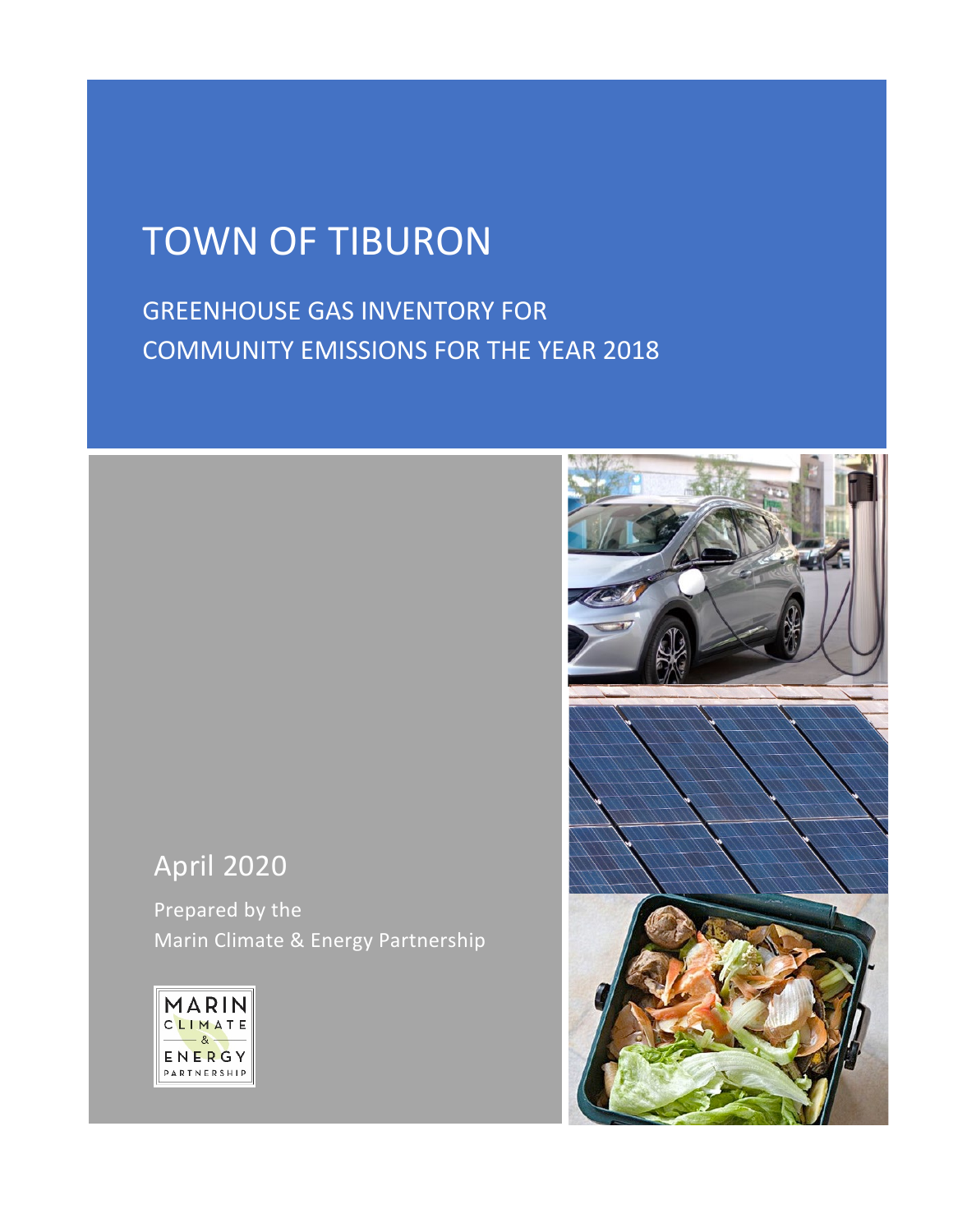# TABLE OF CONTENTS

| <b>EXECUTIVE SUMMARY</b>           |                          |  |  |
|------------------------------------|--------------------------|--|--|
| <b>INTRODUCTION</b>                | $\overline{\phantom{a}}$ |  |  |
| <b>PURPOSE OF INVENTORY</b>        | $\overline{2}$           |  |  |
| <b>GENERAL METHODOLOGY</b>         | $\mathcal{P}$            |  |  |
| <b>COMMUNITY INVENTORY</b>         | 4                        |  |  |
| <b>COMMUNITY INVENTORY SUMMARY</b> | 4                        |  |  |
| PER CAPITA EMISSIONS               | 6                        |  |  |
| <b>MAJOR SOURCES OF EMISSIONS</b>  | 6                        |  |  |
| <b>ELECTRICITY USE</b>             | 6                        |  |  |
| <b>NATURAL GAS USE</b>             | 7                        |  |  |
| <b>TRANSPORTATION</b>              | 8                        |  |  |
| <b>WASTE DISPOSAL</b>              | 8                        |  |  |
| <b>WATER USE</b>                   | 9                        |  |  |
| <b>APPENDIX</b>                    | $A-1$                    |  |  |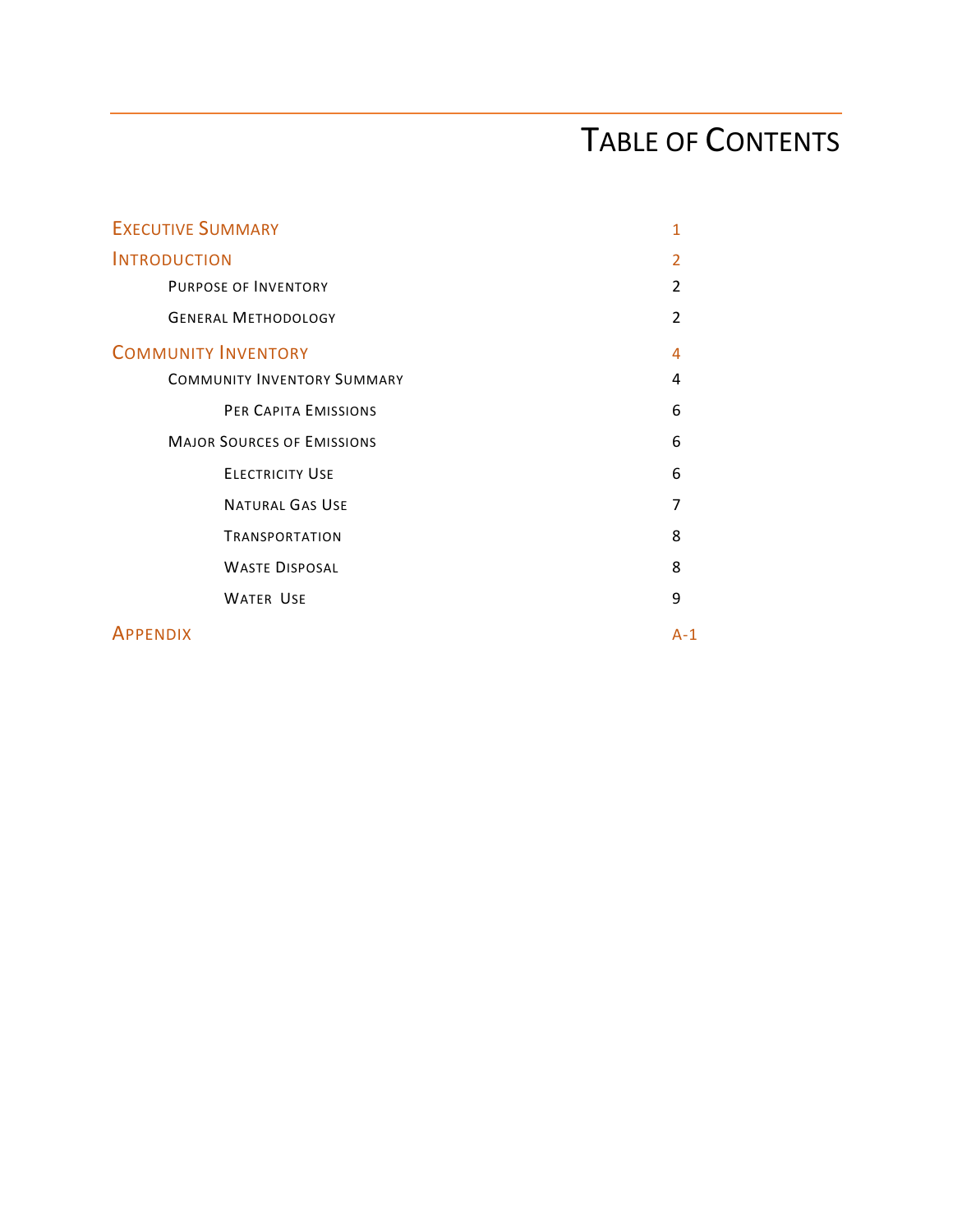# EXECUTIVE SUMMARY

#### THE TAKEAWAY:

COMMUNITY EMISSIONS DOWN 26% SINCE 2005 Tiburon publishes annual community greenhouse gas (GHG) emissions estimates through the Marin Climate & Energy Partnership (MCEP). Annual inventories help the Town to more closely monitor its progress in meeting its local goal to reduce community emissions 15% below baseline (2005) emissions by 2020 and to meet the statewide goal to reduce emissions 40% below 1990 levels by 2030.

This report reviews emissions generated from the community from 2005 through 2018, the most recent year data is available. The inventory shows that the Tiburon community has reduced emissions 26% since 2005 and met its 2020 goal six years ahead of schedule in 2014. Emissions dropped from about 60,100 metric tons carbon dioxide equivalents (MTCO<sub>2</sub>e) in 2005 to 44,675 MTCO<sub>2</sub>e in 2018. The community emissions trend and targets are shown below. Tiburon needs to reduce emissions another 14,025 MTCO<sub>2</sub>e to meet the State target for 2030 and another 34,460 MTCO<sub>2</sub>e to meet the State target for 2050, which is 80% below 1990 levels.



Recognizing the need for a collaborative approach to greenhouse gas reductions, town, city and county leaders launched the Marin Climate and Energy Partnership (MCEP) in 2007. The Town of Tiburon is a member of MCEP and works with representatives from the County of Marin and the other Marin cities and towns to address and streamline the implementation of a variety of greenhouse gas reduction measures. Funding for this inventory was provided by the Marin County Energy Watch Partnership, which administers public goods charges collected by PG&E. Community inventories are available on the MCEP website at [marinclimate.org](http://www.marinclimate.org/) and are used to update the [Marin Sustainability Tracker.](http://www.marintracker.org/)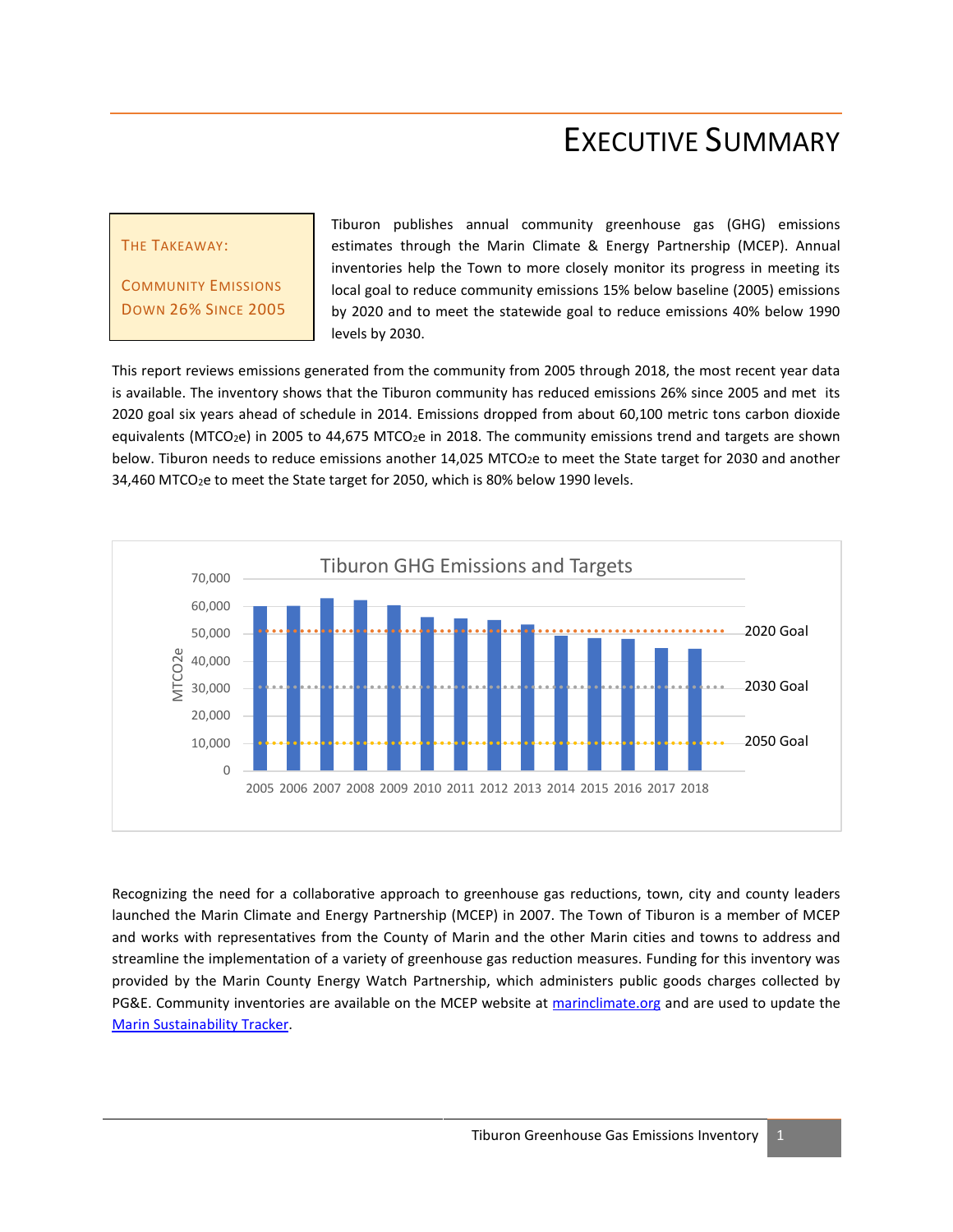# INTRODUCTION

### PURPOSE OF INVENTORY

The objective of this greenhouse gas emissions inventory is to identify the sources and quantify the amounts of greenhouse gas emissions generated by the activities of the Tiburon community in 2016 and local government operations in 2015. This inventory provides a comparison to baseline 2005 emissions and identifies the sectors where significant reductions in greenhouse gas emissions have occurred. In some instances, previous year emissions were updated with new data and/or recalculated to ensure the same methodology was employed for all inventory years.

### GENERAL METHODOLOGY

This inventory uses national standards for the accounting and reporting of greenhouse gas emissions. The U.S. [Community Protocol for Accounting and Reporting of Greenhouse Gas Emissions, version 1.2](http://icleiusa.org/publications/us-community-protocol/) (July 2019) was used for the quantification and reporting of community emissions. Quantification methodologies, emission factors, and activity and source data are detailed in the appendix.

Community emissions are categorized according to seven sectors:

- Residential
- **Non-Residential**
- **Transportation**
- Off-Road Vehicles and Equipment
- Waste
- Water
- Wastewater

#### CALCULATING EMISSIONS

Emissions are quantified by multiplying the measurable activity data – e.g., kilowatt hours of electricity, therms of natural gas, and gallons of diesel or gasoline – by emissions factors specific to the energy source. Most emissions factors are the same from year to year. Emission factors for electricity, however, change from year to year due to the specific sources that are used to produce electricity. For example, electricity that is produced from coal generates more greenhouse gases than electricity that is generated from natural gas and therefore has a higher emissions factor. Electricity that is produced solely from renewable energy sources such as solar and wind has an emissions factor of zero.

This inventory calculates individual greenhouse gases  $-$  e.g., carbon dioxide, methane and nitrous oxide  $-$  and converts each greenhouse gas emission to a standard metric, known as "carbon dioxide equivalents" or CO<sub>2</sub>e, to provide an apple-to-apples comparison among the various emissions. Table 1 shows the greenhouse gases identified in this inventory and their global warming potential (GWP), a measure of the amount of warming each gas causes when compared to a similar amount of carbon dioxide. Methane, for example, is 28 times as potent as carbon dioxide; therefore, one metric ton of methane is equivalent to 28 metric tons of carbon dioxide. Greenhouse gas emissions are reported in this inventory as metric tons of carbon dioxide equivalents, or MTCO2e.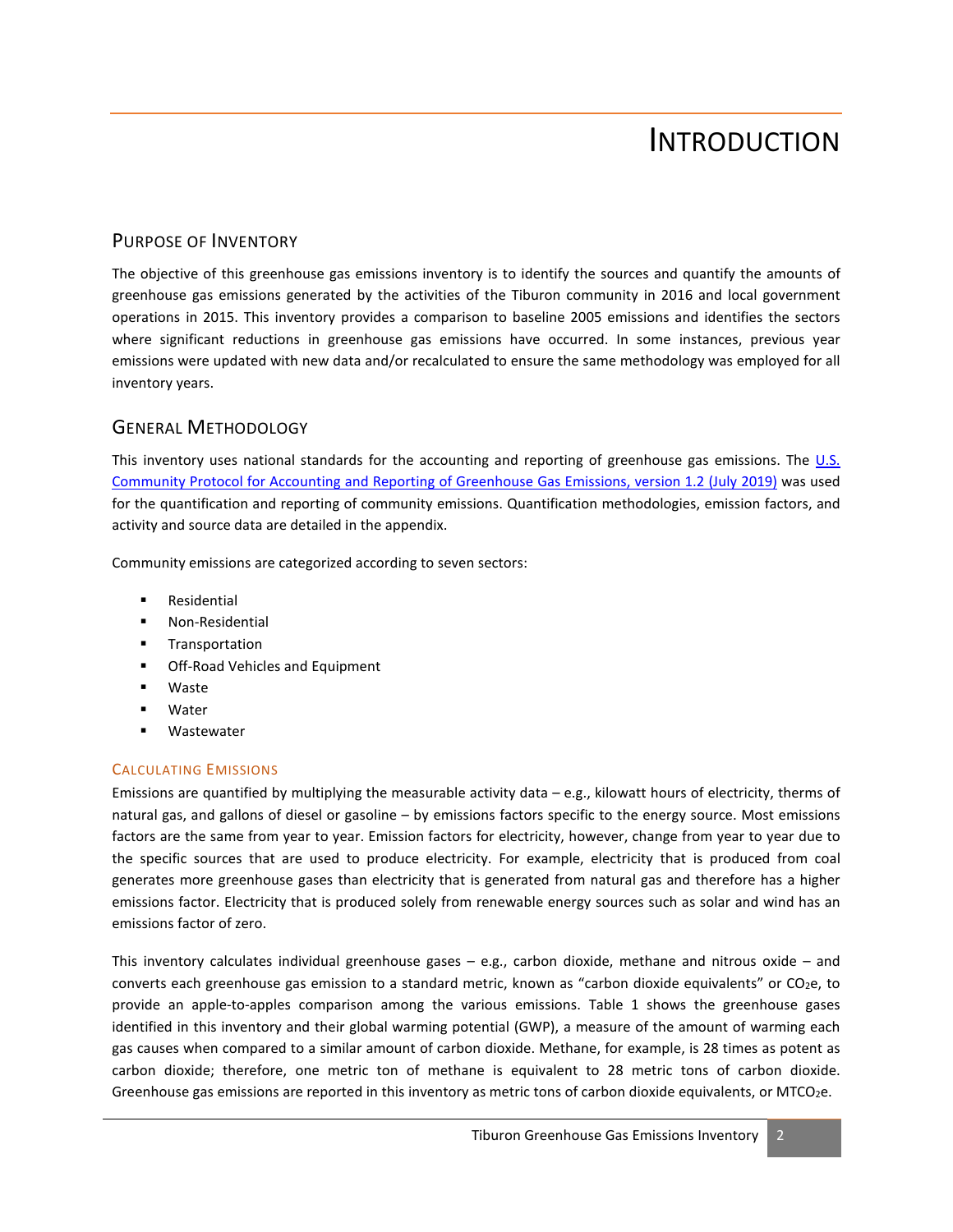#### TABLE 1: GREENHOUSE GASES

| Gas                   | <b>Chemical Formula Emission Source</b> |                                                                                     | <b>Global Warming</b><br><b>Potential</b> |
|-----------------------|-----------------------------------------|-------------------------------------------------------------------------------------|-------------------------------------------|
| <b>Carbon Dioxide</b> | CO <sub>2</sub>                         | Combustion of natural gas, gasoline,<br>diesel, and other fuels                     | 1                                         |
| <b>Methane</b>        | CH <sub>4</sub>                         | Combustion, anaerobic decomposition of<br>organic waste in landfills and wastewater | 28                                        |
| <b>Nitrous Oxide</b>  | N <sub>2</sub> O                        | Combustion, wastewater treatment                                                    | 265                                       |

*Source: IPCC Fifth Assessment Report (2014)*

#### TYPES OF EMISSIONS

Emissions from each of the greenhouse gases can come in a number of forms:

- **Stationary or mobile combustion** resulting from the on-site combustion of fuels (natural gas, diesel, gasoline, etc.) to generate heat or electricity, or to power vehicles and equipment.
- **Purchased electricity** resulting from the generation of power from utilities outside the jurisdictional boundary.
- **Fugitive emissions** resulting from the unintentional release of greenhouse gases into the atmosphere, such as leaked refrigerants and methane from waste decomposition.
- **Process emissions** from physical or chemical processing of a material, such as wastewater treatment.

### UNDERSTANDING TOTALS

The totals listed in the tables and discussed in the report are a summation of emissions using available estimation methods. Each inventoried sector may have additional emissions sources associated with them that were unaccounted for due to a lack of data or robust quantification methods. For example, greenhouse gas emissions associated with air travel and the production of goods outside the community's boundary are not included in the inventory. Additionally, the community inventory does not include refrigerants released into the atmosphere from the use of air conditioning in cars and buildings.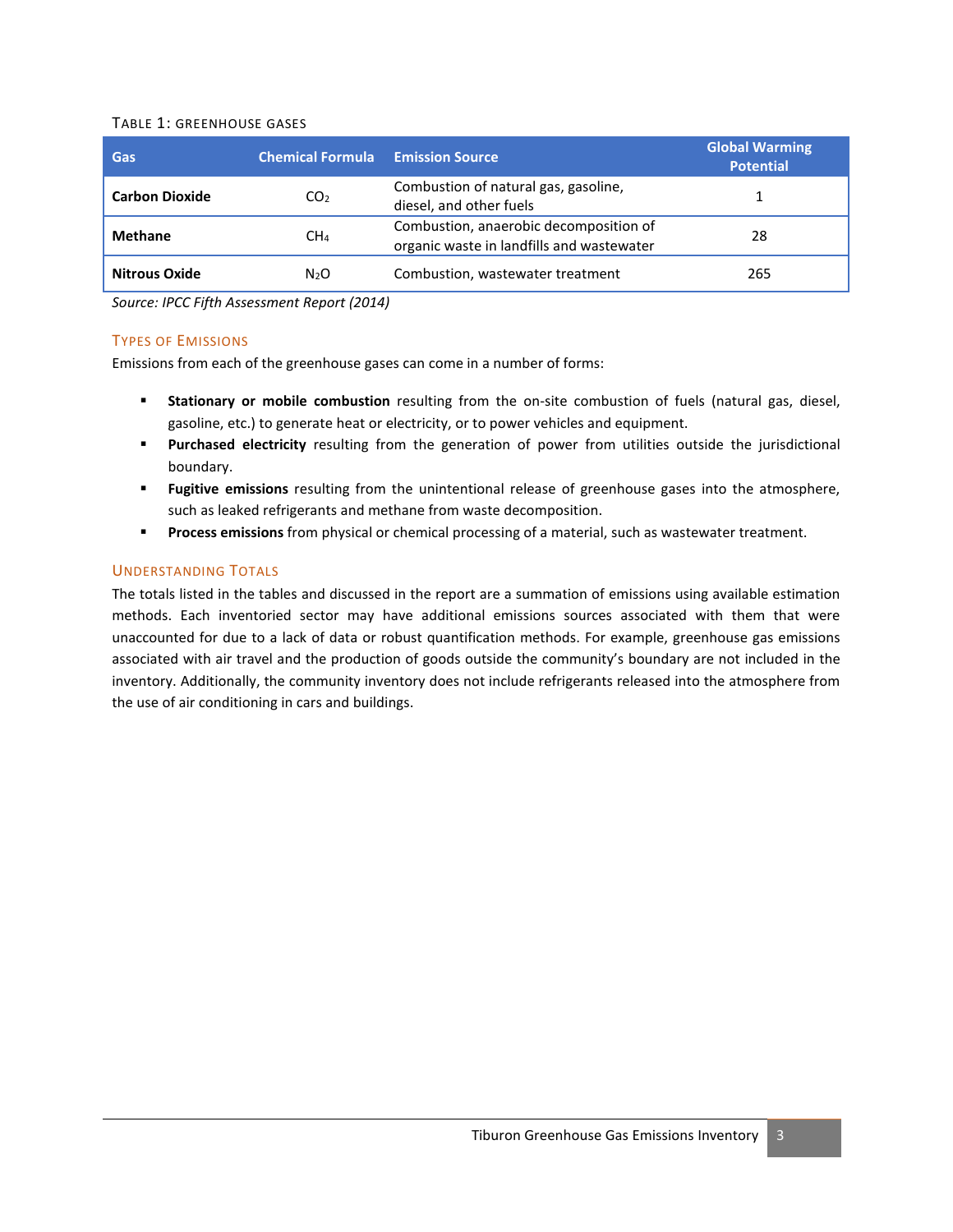# COMMUNITY INVENTORY

## COMMUNITY INVENTORY SUMMARY

In 2005, the activities taking place by the Tiburon community resulted in approximately 60,101 metric tons of CO2e. In 2018, those activities resulted in approximately 44,676 metric tons of CO2e, a reduction of 26% from 2005 levels. This means that the Town has surpassed the local and State goal to reduce emissions 15% below the 2005 baseline by 2020.

The community inventory tracks emissions in seven sectors:

- The **Residential** sector represents emissions generated from the use of electricity, natural gas, and propane in Tiburon homes.
- The **Non-Residential** sector represents emissions generated from the use of electricity and natural gas in commercial, industrial and governmental buildings and facilities.
- The **Transportation** sector includes tailpipe emissions from passenger vehicle trips originating and ending in Tiburon, as well as a share of tailpipe emissions generated by medium and heavy-duty vehicles and buses travelling on Marin County roads. The sector also includes emissions from Marin Transit and Golden Gate Transit buses a as these vehicles travel within Tiburon's boundaries. Electricity used to power electric vehicles is embedded in electricity consumption reported in the Residential and Non-Residential sectors.
- The **Waste** sector represents fugitive methane emissions that are generated over time as organic material decomposes in the landfill. Although most methane is captured or flared off at the landfill, approximately 25% escapes into the atmosphere.
- The **Off-Road** sector represents emissions from the combustion of gasoline and diesel fuel from the operation of off-road vehicles and equipment used for construction and landscape maintenance.
- The **Water** sector represents emissions from energy used to pump, treat and convey potable water from the water source to Tiburon water users.
- The **Wastewater** sector represents stationary, process and fugitive greenhouse gases that are created during the treatment of wastewater generated by the community, as well as emissions created from electricity used to convey and treat wastewater.

**Table 2** shows how emissions in each sector have changed since 2005. The greatest reductions have occurred in the Residential sector (7,462 MTCO<sub>2</sub>e), followed by the Transportation sector (4,499 MTCO<sub>2</sub>e) and the Non-Residential sector (2,558 MTCO<sub>2</sub>e). The likely reasons for the largest emissions decreases are described in the remainder of this report. **Figure 1** shows the relative contribution of emissions from these sectors in 2018. Transportation is the largest sector, representing 52% of community emissions.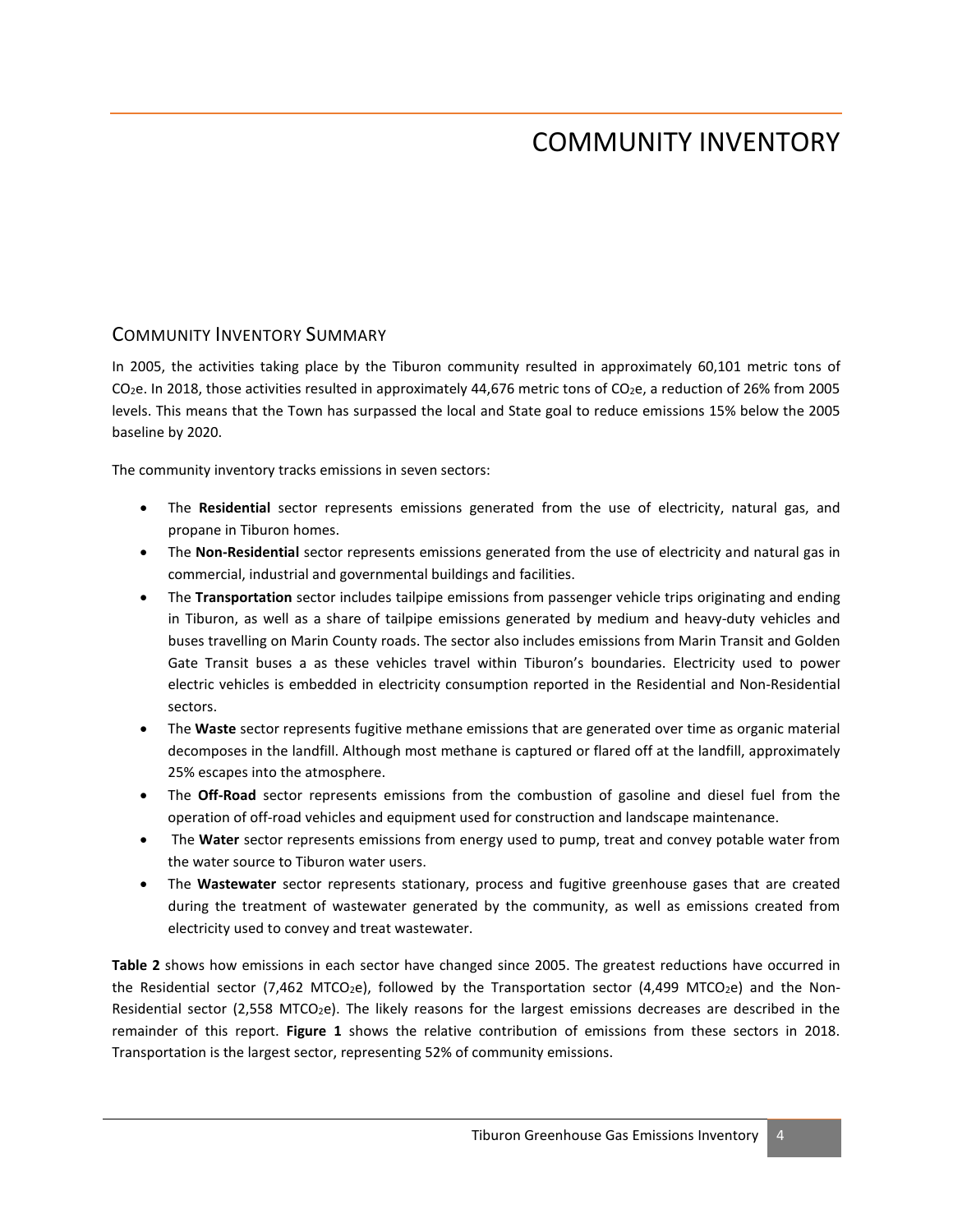| Year | Residential | Non-Residential | <b>Transportation</b> | <b>Waste</b> | Off-Road | <b>Mater</b> | <b>Wastewater</b> | <b>Total</b> | %<br><b>Change</b><br>from<br>2005 |
|------|-------------|-----------------|-----------------------|--------------|----------|--------------|-------------------|--------------|------------------------------------|
| 2005 | 22,444      | 5,382           | 27,938                | 2,945        | 776      | 376          | 240               | 60,101       |                                    |
| 2006 | 22,364      | 5,256           | 28,338                | 2,933        | 803      | 332          | 239               | 60,264       | 0%                                 |
| 2007 | 24,354      | 6,283           | 28,065                | 2,642        | 961      | 448          | 256               | 63,009       | 5%                                 |
| 2008 | 24,727      | 6,406           | 27,555                | 2,200        | 794      | 413          | 259               | 62,354       | 4%                                 |
| 2009 | 24,059      | 5,667           | 27,507                | 1,896        | 696      | 415          | 250               | 60,490       | 1%                                 |
| 2010 | 22,228      | 4,723           | 26,222                | 1,864        | 651      | 238          | 238               | 56,163       | $-7%$                              |
| 2011 | 21,625      | 4,649           | 26,512                | 1,822        | 648      | 168          | 235               | 55,660       | $-7%$                              |
| 2012 | 20,620      | 4,774           | 26,675                | 1,900        | 642      | 183          | 243               | 55,038       | -8%                                |
| 2013 | 19,534      | 4,705           | 26,161                | 1,940        | 637      | 216          | 247               | 53,441       | $-11%$                             |
| 2014 | 16,341      | 4,379           | 25,641                | 1,949        | 622      | 186          | 242               | 49,360       | $-18%$                             |
| 2015 | 16,304      | 4,011           | 25,196                | 2,014        | 606      | 151          | 239               | 48,521       | $-19%$                             |

Change from 2005 -7,462 -2,558 -4,499 -302 -222 -366 -16 -15,425 % Change from 2005 -33% -48% -16% -10% -29% -97% -7% -26%

2016 16,703 3,726 24,487 2,368 590 101 229 48,205 -20% 2017 14,735 2,765 24,046 2,474 574 29 224 44,848 -25% 2018 14,982 2,824 23,439 2,642 554 10 224 44,676 -26%

### TABLE 2: EMISSIONS SUMMARY BY SECTOR (MTCO2E), 2005 THROUGH 2018

FIGURE 1: EMISSIONS BY SECTOR, 2018

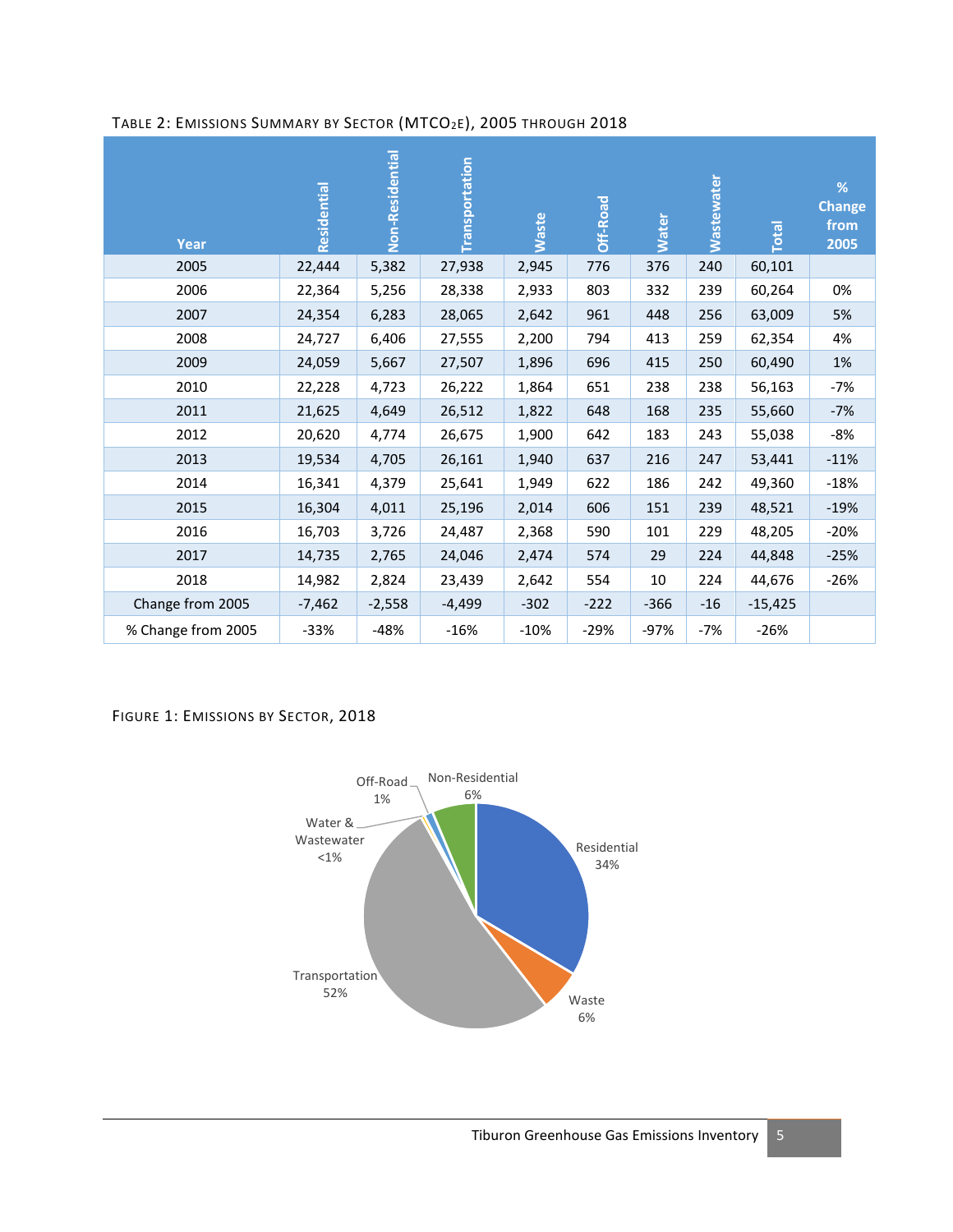#### PER CAPITA EMISSIONS

Per capita emissions can be a useful metric for measuring progress in reducing greenhouse gases and for comparing one community's emissions with neighboring cities and against regional and national averages. That said, due to differences in emission inventory methods, it can be difficult to produce directly comparable per capita emissions numbers. Per capita emission rates may be compared among Marin jurisdictions, although some jurisdictions may have higher rates due to the presence of commercial and industrial uses.

Dividing the total community-wide GHG emissions by residents yields a result of 6.9 metric tons CO<sub>2</sub>e per capita in 2005. Per capita emissions decreased 31% between 2005 and 2018, falling to 4.8 metric tons per person. Figure 2 shows the trend in per capita emissions over time. It is important to understand that this number is not the same as the carbon footprint of the average individual living in Tiburon, which would include lifecycle emissions, emissions resulting from air travel, etc.





### MAJOR SOURCES OF EMISSIONS

The following sections provide a year-by-year analysis of the changes in GHG emissions from the Town's largest sources: electricity, natural gas, transportation, waste, and water use. Whenever possible, each section discusses the change in emissions from previous years and the likely influence of state and local programs or policies and external factors on reducing emissions.

#### ELECTRICITY USE

Electricity use in homes and businesses in Tiburon decreased about 17% between 2005 and 2018. The Residential sector, which used 72% of all electricity in Tiburon in 2018, reduced electricity use 16% since 2005. Electricity use decreased 21% in the Non-Residential sector over the same period. Electricity reductions have most likely occurred due to improved energy efficiency, conservation, and solar installation. Distributed solar generation from local roofs, carports and ground-mounted systems provided about 6% of the electricity used in Marin County in 2018.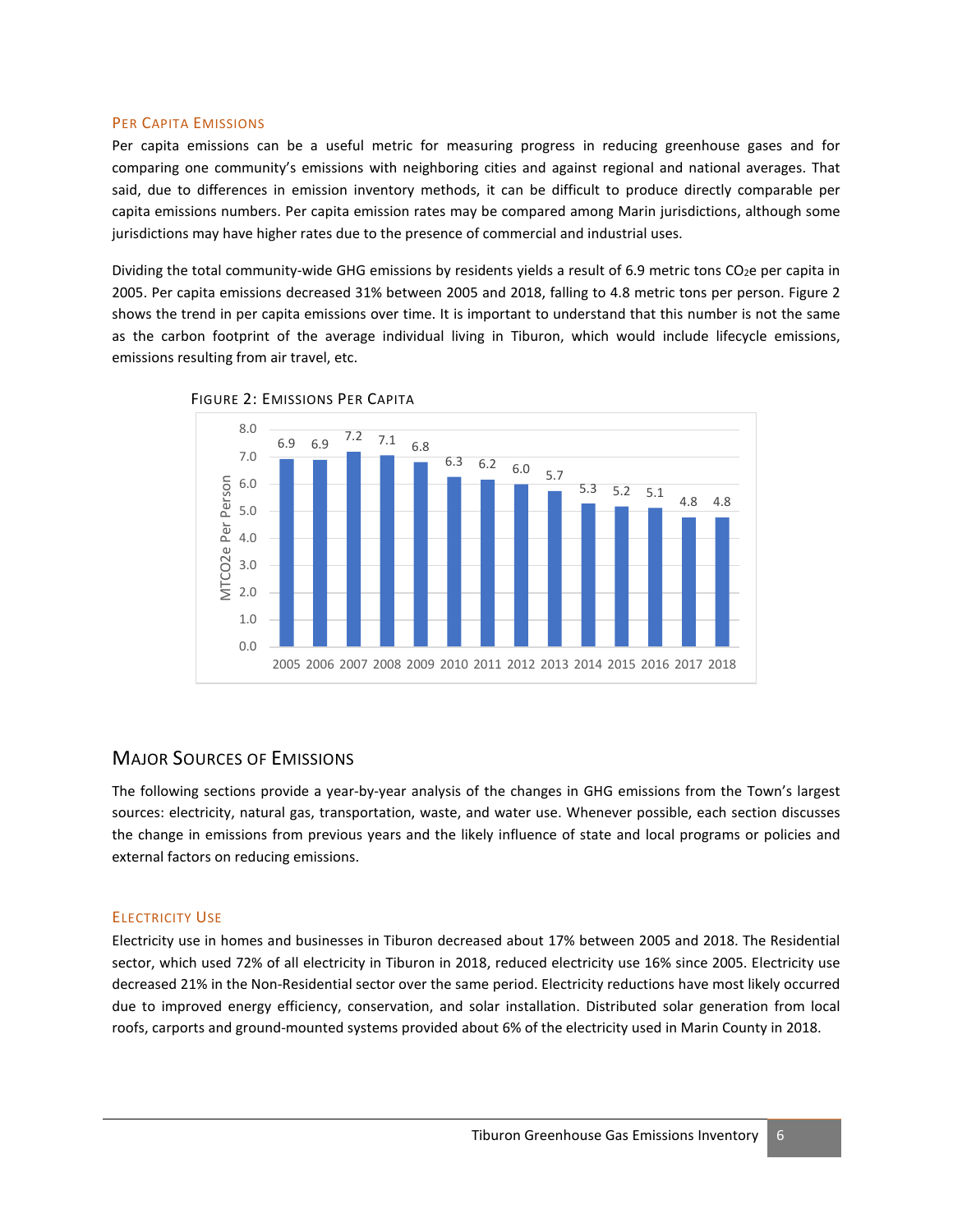FIGURE 3: ELECTRICITY EMISSIONS Electricity-related greenhouse gas emissions in the Residential and Non-Residential sectors decreased 76% since 2005, as shown in Figure 3. This is primarily due to the lower carbon intensity of electricity. PG&E has been steadily increasing the amount of renewable energy in its electricity mix, which was 58% less carbon intensive in 2016 than it was in 2005. MCE, which began providing electricity to Tiburon customers in 2010, has historically provided electricity that is less carbon intensive than PG&E electricity. In 2018, MCE Light Green electricity was 38% less carbon intensive than PG&E. MCE carries about 77% of the electricity load in Tiburon. In 2018, about 4.7% of MCE electricity purchased by Tiburon customers was 100% renewable Deep Green electricity, including the Town government.



#### NATURAL GAS USE

Natural gas is used in residential and commercial buildings to provide space and water heating and power appliances. Use of natural gas is highly variable depending on the weather conditions in a given year. This variability has led natural gas use consumption in Tiburon to fluctuate from year to year, from a high of 3.4 million therms in 2011 to a low of 2.6 million therms in 2014. Emissions from natural gas consumption increased 1% between 20175 and 2018. The chart below compares natural gas usage in Tiburon to regional heating degree days, a measure of how much energy is required to warm the interior of a building relative to the outside temperature. Warmer days result in fewer heating degree days. As shown below, natural gas consumption is highly correlated to heating degree days. Overall, natural gas use has declined 11% since 2005.



FIGURE 4: NATURAL GAS USE

*Source (heating degree days): U.S. Department of Commerce, National Climatic Data Center*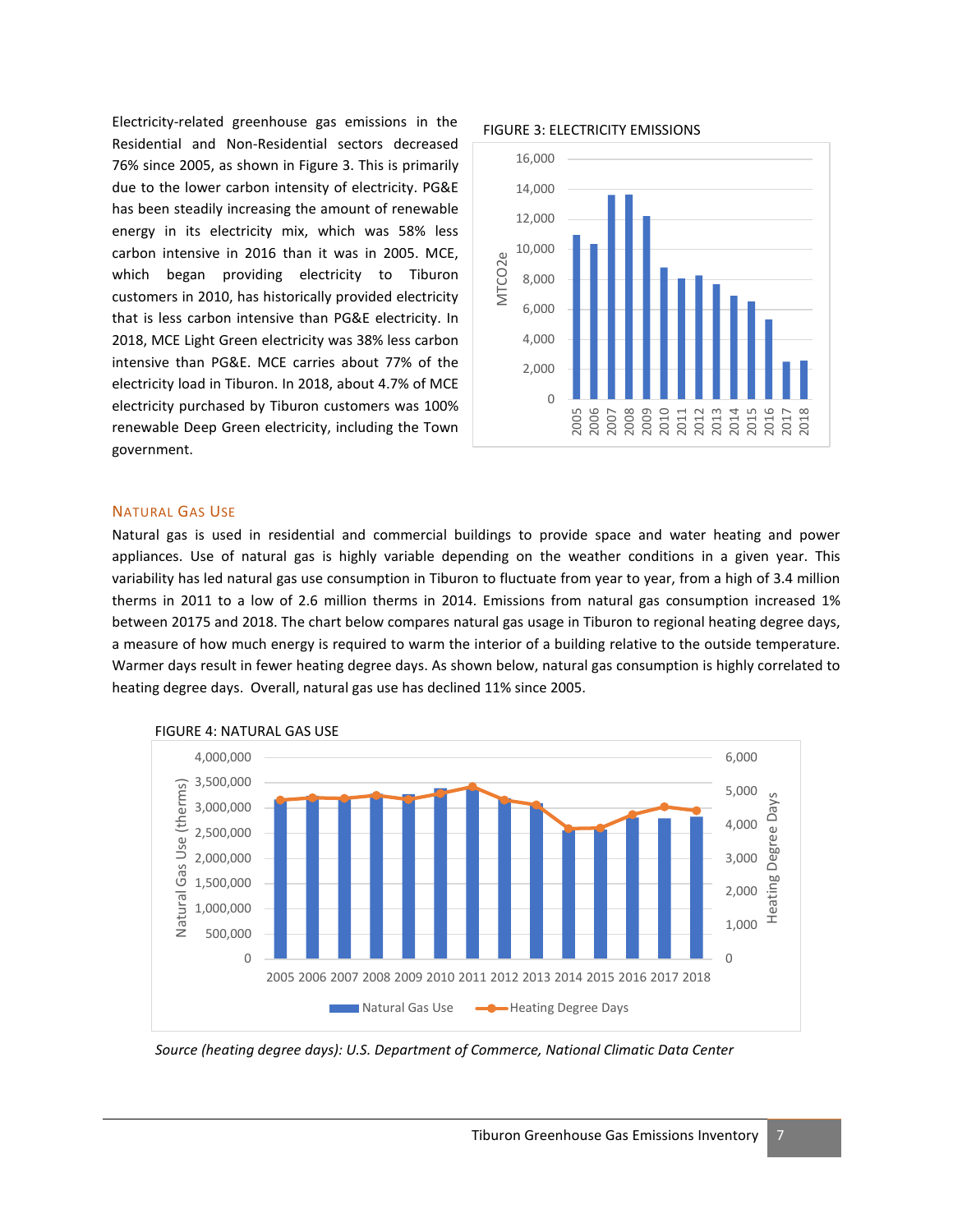Reduction in energy use may also be attributed to energy efficiency programs and rebates, local green building ordinances, and State building codes. California's goal is to require all new residential and commercial buildings to be zero net energy by 2030.

#### **TRANSPORTATION**

Transportation activities accounted for approximately 52% of Tiburon's emissions in 2018. Vehicle miles traveled have increased slightly, by less than 1%, since 2005. Transportation emissions have decreased 16%; the decline is due to more fuel-efficient and alternatively fueled cars. Marin County continues to be a leader in zero emission vehicles (ZEVs) – second only to Santa Clara County – with 7,116 ZEVs in Marin in January 2019, or about 4% of registered automobiles. ZEVs include battery electric cars, plug-in hybrid electric cars, hydrogen fuel cell cars, and zero-emission motorcycles.

While it is difficult to pinpoint exactly how each land use and transportation policy affects emissions, the Town has undertaken many efforts to reduce transportation emissions. The Town encourages workforce housing and has made it easier for residents to use carbon-free modes of transportation, such as bicycling and walking, through improvements to the transportation network.

#### WASTE DISPOSAL

Waste generated by the community hit a low in 2011 but has since increased as shown in the chart below (based on countywide disposal data). Landfilled waste increased 12% between 2017 and 2018 but is now 2% above the 2005 baseline. The increase is waste disposal is most likely due to the growth in the economy and increase in online sales and packaging.

Emissions from waste disposal decreased 10% due to the lower organic content of material used for alternative daily cover.





*Source: CalRecycle, including alternative daily cover*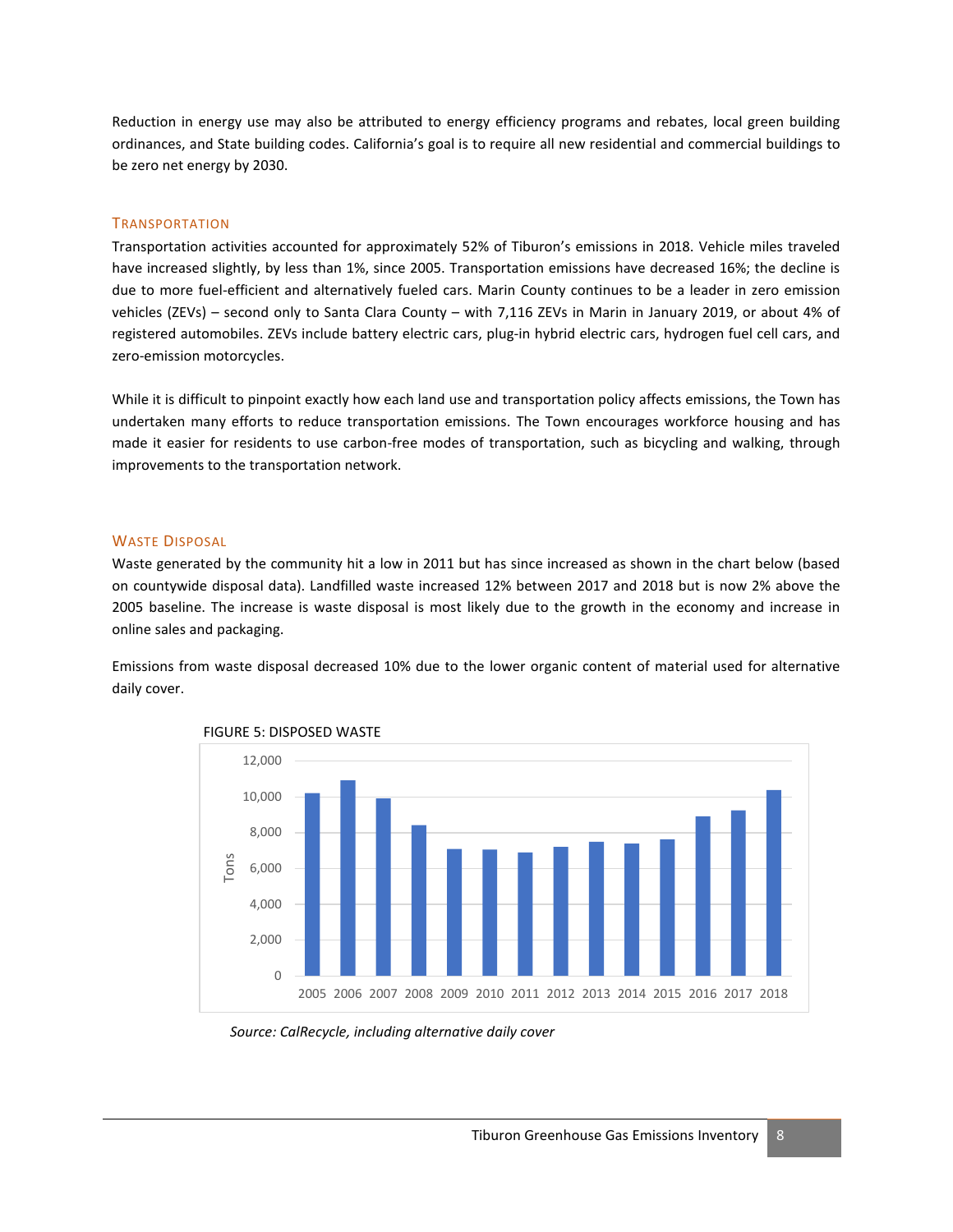#### WATER USE

Per capita water use declined 23% since 2005. Emissions, which are based on an estimate of energy used to pump, treat, and convey water from the water source to the Town limits, dropped 97% between 2005 and 2018. The additional reduction is due to the lower carbon intensity of electricity. The Marin Municipal Water District (MMWD) began purchasing MCE Deep Green electricity in mid-2017. The Sonoma County Water Agency (SCWA), which supplied approximately 20% of MMWD's water in 2018, uses renewable and carbon-free sources for its electricity needs; a small amount of emissions comes from stationary and mobile combustion of fuels used in SCWA's operations.



#### FIGURE 6: PER CAPITA WATER USE

*Source: Marin Municipal Water District*

MMWD provides rebates and programs to reduce water use. Rebates are available to replace fixtures with highefficiency clothes washers and to purchase cisterns and rain barrels. MMWD provides free home and landscape water-use evaluations as well as free high-efficiency showerheads and faucet aerators.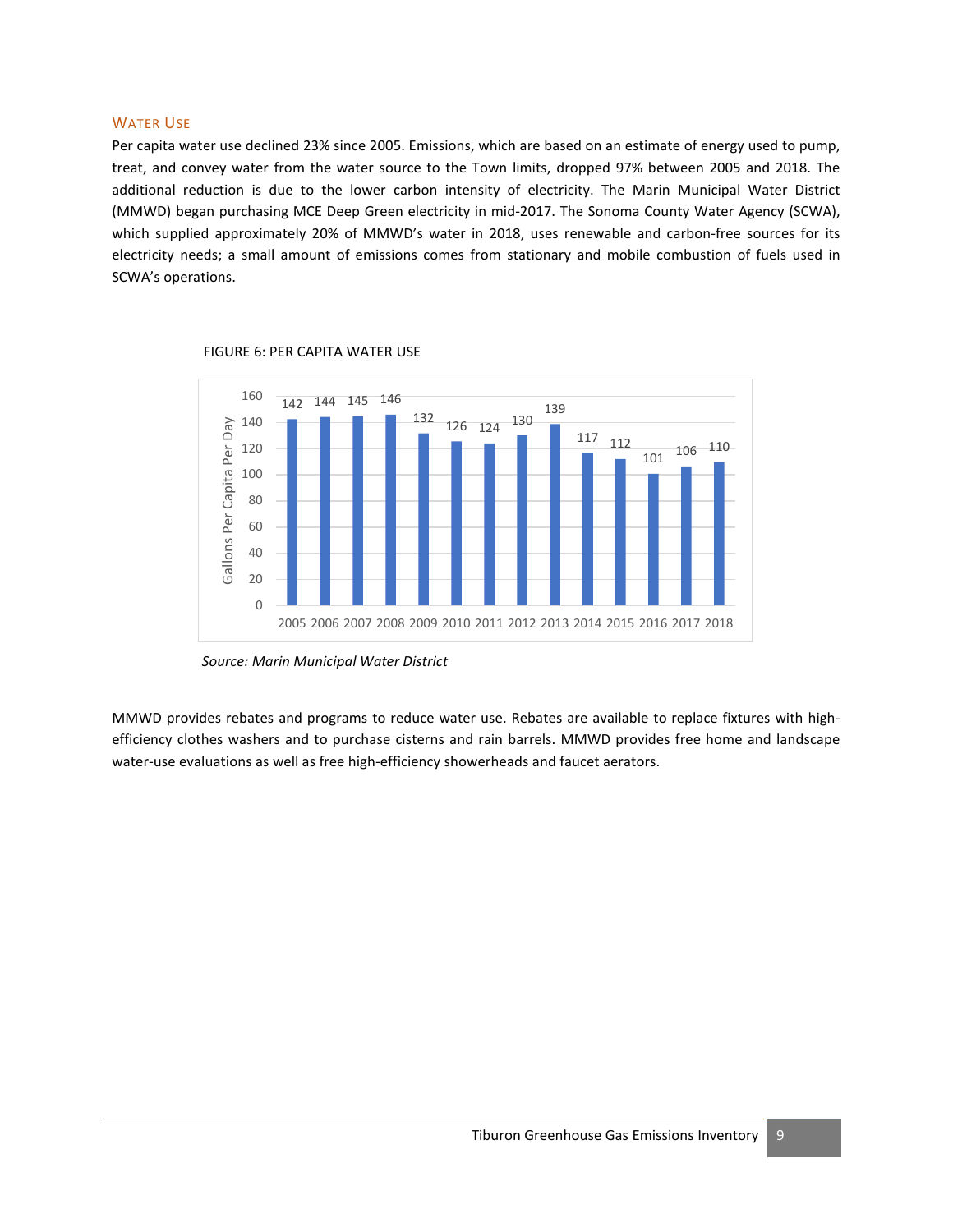# APPENDIX: COMMUNITY INVENTORY

### **Community GHG Emissions Summary Table**

Jurisdiction: Town of Tiburon **Inventory Year: 2018** Population: 9,366 in 2018 (CA Department of Finance) Date Prepared: April 16, 2020 Number of Households: 3,759 (CA Department of Finance) Reporting Framework: Communitywide Activities

|     |                                                                                 | Source      | Included,         | Included,  | Excluded       |                                                               |                       |
|-----|---------------------------------------------------------------------------------|-------------|-------------------|------------|----------------|---------------------------------------------------------------|-----------------------|
|     | <b>Emissions Type</b>                                                           | or          | Required          | Optional   | (IE, NA,       |                                                               | Emissions             |
| ID  |                                                                                 | Activity    | <b>Activities</b> | Activities | NO or NE)      | <b>Notes</b>                                                  | (MTCO <sub>2</sub> e) |
| 1.0 | <b>Built Environment</b>                                                        |             |                   |            |                |                                                               |                       |
| 1.1 | Use of fuel in residential and commercial stationary<br>combustion equipment    | <b>Both</b> |                   |            |                |                                                               | 15,218                |
| 1.2 | Industrial stationary sources                                                   | Source      |                   |            | <b>NE</b>      |                                                               |                       |
| 1.3 | Power generation in the community                                               | Source      |                   |            | N <sub>O</sub> |                                                               |                       |
| 1.4 | Use of electricity in the community                                             |             |                   |            |                | Includes transmission and distribution<br>losses              | 2,588                 |
| 1.5 | District heating/cooling facilities in the community                            | Source      |                   |            | <b>NE</b>      |                                                               |                       |
| 1.6 | Use of district heating/cooling facilities in the community                     | Activity    |                   |            | <b>NE</b>      |                                                               |                       |
| 1.7 | Industrial process emissions in the community                                   | Source      |                   |            | N <sub>O</sub> |                                                               |                       |
| 1.8 | Refrigerant leakage in the community                                            | Source      |                   |            | <b>NE</b>      |                                                               |                       |
| 2.0 | Transportation and Other Mobile Sources                                         |             |                   |            |                |                                                               |                       |
| 2.1 | On-road passenger vehicles operating within the community<br>boundary           | Source      |                   |            | IE             | Obtained data for preferred activity-<br>based method instead |                       |
| 2.2 | On-road passenger vehicles associated with community land<br>uses               | Activity    |                   |            |                |                                                               | 21,940                |
| 2.3 | On-road freight and service vehicles operating within the<br>community boundary | Source      |                   |            | IE             | Obtained data for preferred activity-<br>based method instead |                       |
| 2.4 | On-road freight and service vehicles associated with<br>community land uses     | Activity    |                   |            |                |                                                               | 1,357                 |
| 2.5 | On-road transit vehicles associated with community land uses                    | Activity    |                   | $\bullet$  |                |                                                               | 142                   |
| 2.6 | Transit rail vehicles operating with the community boundary                     | Source      |                   |            | <b>NO</b>      |                                                               |                       |
| 2.7 | Use of transit rail travel by the community                                     | Activity    |                   |            | <b>NE</b>      |                                                               |                       |
| 2.8 | Inter-city passenger rail vehicles operating within the<br>community boundary   | Source      |                   |            | NO.            |                                                               |                       |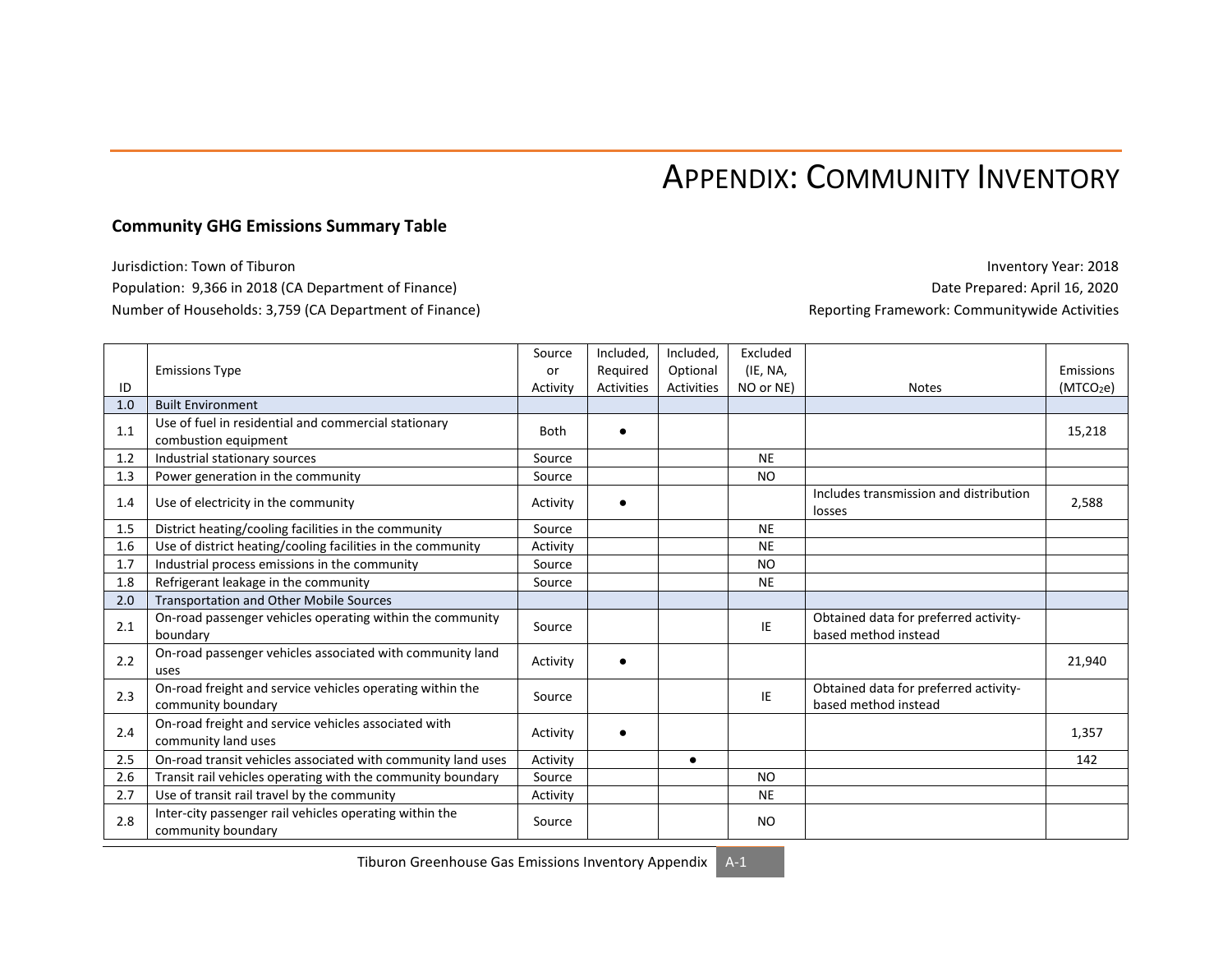| 2.9  | Freight rail vehicles operating within the community<br>boundary                                                                              | Source   |           |           | N <sub>O</sub> |                                                                                          |       |
|------|-----------------------------------------------------------------------------------------------------------------------------------------------|----------|-----------|-----------|----------------|------------------------------------------------------------------------------------------|-------|
| 2.10 | Marine vessels operating within the community boundary                                                                                        |          |           |           | <b>NE</b>      |                                                                                          |       |
| 2.11 | Use of ferries by the community                                                                                                               | Activity |           |           | <b>NE</b>      |                                                                                          |       |
| 2.12 | Off-road surface vehicles and other mobile equipment<br>operating within the community boundary                                               | Source   |           | $\bullet$ |                |                                                                                          | 554   |
| 2.13 | Use of air travel by the community                                                                                                            | Activity |           |           | <b>NE</b>      |                                                                                          |       |
| 3.0  | Solid Waste                                                                                                                                   |          |           |           |                |                                                                                          |       |
| 3.1  | Operation of solid waste disposal facilities in the community                                                                                 | Source   |           |           | <b>NO</b>      |                                                                                          |       |
| 3.2  | Generation and disposal of solid waste by the community                                                                                       | Activity | $\bullet$ |           |                | Includes alternative daily cover                                                         | 2.642 |
| 4.0  | Water and Wastewater                                                                                                                          |          |           |           |                |                                                                                          |       |
| 4.1  | Operation of water delivery facilities in the community                                                                                       | Source   |           |           | IE             | Energy use is included in 1.1 and 1.4.                                                   |       |
| 4.2  | Use of energy associated with use of potable water by the<br>community                                                                        | Activity | $\bullet$ |           |                |                                                                                          | 10    |
| 4.3  | Use of energy associated with generation of wastewater by<br>the community                                                                    | Activity |           |           |                |                                                                                          | 15    |
| 4.4  | Process emissions from operation of wastewater treatment<br>facilities located in the community                                               | Source   |           |           |                | Only emissions associated with<br>wastewater generated by the<br>community are included. | 138   |
| 4.5  | Process emissions associated with generation of wastewater<br>by the community                                                                | Activity | $\bullet$ |           |                |                                                                                          | 71    |
| 4.6  | Use of septic systems in the community                                                                                                        | Source   |           |           | <b>NE</b>      |                                                                                          |       |
| 5.0  | Agriculture                                                                                                                                   |          |           |           |                |                                                                                          |       |
| 5.1  | Domesticated animal production                                                                                                                | Source   |           |           | <b>NE</b>      |                                                                                          |       |
| 5.2  | Manure decomposition and treatment                                                                                                            | Source   |           |           | <b>NE</b>      |                                                                                          |       |
| 6.0  | Upstream Impacts of Communitywide Activities                                                                                                  |          |           |           |                |                                                                                          |       |
| 6.1  | Upstream impacts of fuels used in stationary applications by<br>the community                                                                 | Activity |           |           | <b>NE</b>      |                                                                                          |       |
| 6.2  | Upstream and transmission and distribution (T&D) impacts of<br>purchased electricity used by the community                                    | Activity |           |           | IE             | Transmission and distribution losses<br>included in 1.4.                                 |       |
| 6.3  | Upstream impacts of fuels used by water and wastewater<br>facilities for water used and wastewater generated within the<br>community boundary | Activity |           |           | IE             | Included in 4.2 and 4.3.                                                                 |       |
| 6.4  | Upstream impacts of select materials (concrete, food, paper,<br>carpets, etc.) used by the whole community.                                   | Activity |           |           | <b>NE</b>      |                                                                                          |       |

### Legend

IE - Included Elsewhere: Emissions for this activity are estimated and presented in another category of the inventory. The category where these emissions are included should be noted in the explanation.

NE – Not Estimated: Emissions occur but have not been estimate or reported (e.g., data unavailable, effort required not justifiable).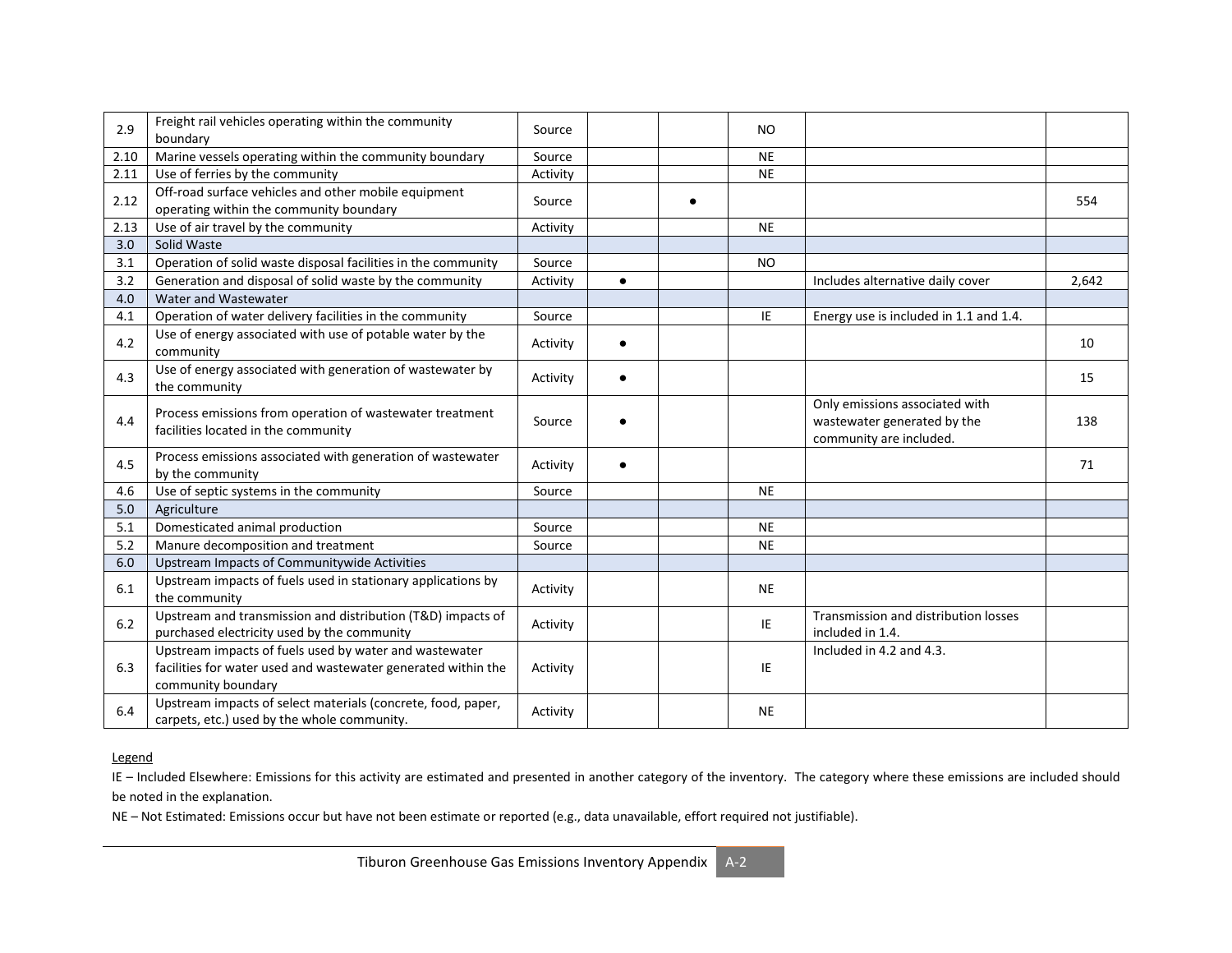NA – Not Applicable: The activity occurs but does not cause emissions; explanation should be provided.

NO – Not Occurring: The source or activity does not occur or exist within the community.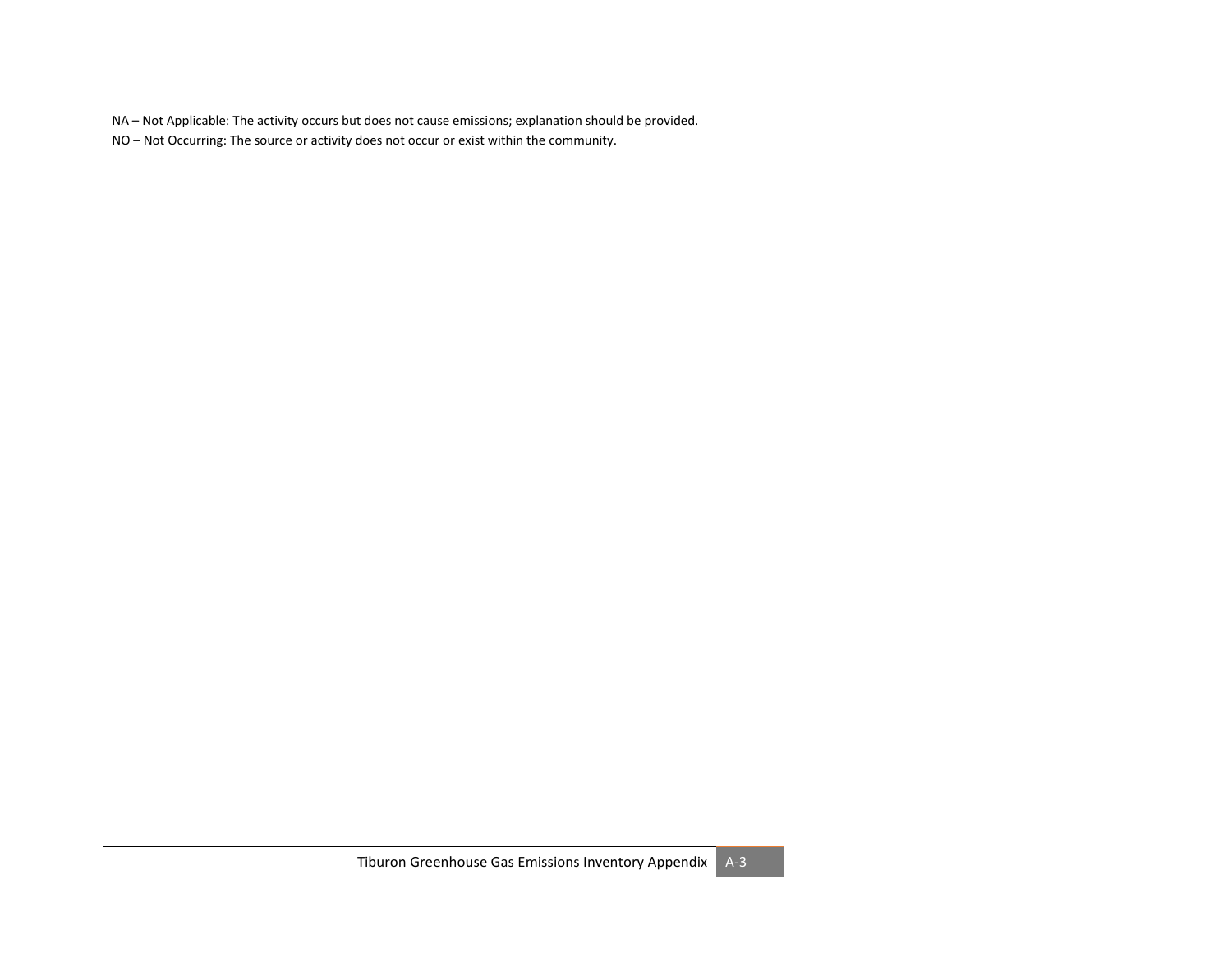# **Community Emissions Data Sources and Calculation Methodologies**

| Sector/ID                                      | <b>Emissions Source</b>                                                                                  | <b>Source and/or Activity Data</b>                                                                                                                                                                                                               | <b>Emission Factor and Methodology</b>                                                                                                                                                                                                                         |
|------------------------------------------------|----------------------------------------------------------------------------------------------------------|--------------------------------------------------------------------------------------------------------------------------------------------------------------------------------------------------------------------------------------------------|----------------------------------------------------------------------------------------------------------------------------------------------------------------------------------------------------------------------------------------------------------------|
| 1.0 Built Environment                          |                                                                                                          |                                                                                                                                                                                                                                                  |                                                                                                                                                                                                                                                                |
| 1.1<br>Stationary<br>Combustion                | <b>Stationary Combustion</b><br>$(CO2, CH4 & N2O)$                                                       | Known fuel use (meter readings by PG&E) and estimated fuel<br>use (American Community Survey 5-Year Estimates, and U.S.<br>Energy Information Administration Household Site Fuel<br>Consumption data).                                           | Default CO <sub>2</sub> CH <sub>4</sub> & N <sub>2</sub> O emission factors by fuel type (U.S.<br>Community Protocol v. 1.1 Tables B.1 and B.3). U.S. Community<br>Protocol v. 1.1, Appendix C, Method BE.1.1 and BE.1.2.                                      |
| 1.4<br><b>Electricity Use</b>                  | Electricity Use (CO <sub>2</sub> , CH <sub>4</sub><br>& N <sub>2</sub> O)                                | Known electricity use (meter readings by PG&E and MCE) and<br>estimated direct access electricity consumption.                                                                                                                                   | Verified utility-specific emission factors (PG&E and MCE) and<br>eGrid subregion default emission factors. U.S. Community<br>Protocol v. 1.1, Appendix C, Method BE.2.1.                                                                                       |
|                                                | <b>Electric Power</b><br><b>Transmission and</b><br><b>Distribution Losses</b><br>$(CO_2, CH_4 \& N_2O)$ | Estimated electricity grid loss for Western region from eGrid.                                                                                                                                                                                   | U.S. Community Protocol v. 1.1, Appendix C, Method BE.4.1.                                                                                                                                                                                                     |
|                                                | 2.0 Transportation and Other Mobile Sources                                                              |                                                                                                                                                                                                                                                  |                                                                                                                                                                                                                                                                |
| 2.2<br>On-Road<br>Passenger<br>Vehicle         | On-Road Mobile<br>Combustion (CO <sub>2</sub> )                                                          | Estimated passenger vehicle miles traveled associated with<br>origin and destination land uses (Metropolitan Transportation<br>Commission, http://capvmt.us-west-<br>2.elasticbeanstalk.com/data).                                               | CO <sub>2</sub> for on-road passenger vehicles quantified in the EMFAC2017<br>model. Passenger vehicle emissions calculated according to U.S.<br>Community Protocol v. 1.1, Appendix D, Method TR.1.A.                                                         |
| Operation                                      | On-Road Mobile<br>Combustion<br>$(CH_4 & N_2O)$                                                          | Estimated vehicle miles traveled associated with origin and<br>destination land uses (Metropolitan Transportation<br>Commission, http://capvmt.us-west-<br>2.elasticbeanstalk.com/data).                                                         | $CH4$ and N <sub>2</sub> O for on-road passenger vehicles quantified in the<br>EMFAC2017 model and adjusted for IPCC AR5 100-year values.<br>Passenger vehicle emissions calculated according to U.S.<br>Community Protocol v. 1.1, Appendix D, Method TR.1.A. |
| 2.4<br>On-Road<br>Freight and<br>Service Truck | On-Road Mobile<br>Combustion (CO <sub>2</sub> )                                                          | Estimated commercial vehicle miles traveled within the<br>boundary (Metropolitan Transportation Commission utilizing<br>the 2017 Regional Transportation Plan).                                                                                  | CO <sub>2</sub> for on-road commercial vehicles quantified in the<br>EMFAC2017 model. Emissions allocated utilizing LEHD data<br>according to U.S. Community Protocol v. 1.1, Appendix D,<br>Method TR.2.A.                                                    |
| Freight<br>Operation                           | On-Road Mobile<br>Combustion<br>$(CH_4 & N_2O)$                                                          | Estimated commercial vehicle miles traveled within the<br>boundary (Metropolitan Transportation Commission utilizing<br>Plan Bay Area 2040 and the 2017 Regional Transportation<br>Plan).                                                        | $CH_4$ and $N_2O$ for on-road commercial vehicles quantified in the<br>EMFAC2017 model and adjusted for IPCC AR5 100-year values.<br>Emissions allocated utilizing LEHD data according to U.S.<br>Community Protocol v. 1.1, Appendix D, Method TR.2.A.        |
| 2.5<br>On-Road<br>Transit<br>Operation         | On-Road Mobile<br>Combustion (CO <sub>2</sub> )                                                          | Estimated vehicle miles traveled within the boundary (Marin<br>Transit and Golden Gate Transit) and estimated diesel fuel<br>efficiency for transit fleet (Golden Gate Transit). Fuel type<br>provided by Marin Transit and Golden Gate Transit. | Renewable diesel emission factor provided by NEXGEN. U.S.<br>Community Protocol v. 1.1, Appendix D, Method TR.4.A.                                                                                                                                             |
|                                                | On-Road Mobile<br>Combustion<br>$(CH_4 & N_2O)$                                                          | Estimated vehicle miles traveled within the boundary (Marin<br>Transit and Golden Gate Transit) and estimated diesel fuel<br>efficiency for transit fleet (Golden Gate Transit). Fuel type<br>provided by Marin Transit and Golden Gate Transit. | Renewable diesel emission factor provided by NEXGEN. U.S.<br>Community Protocol v. 1.1, Appendix D, Method TR.4.B.                                                                                                                                             |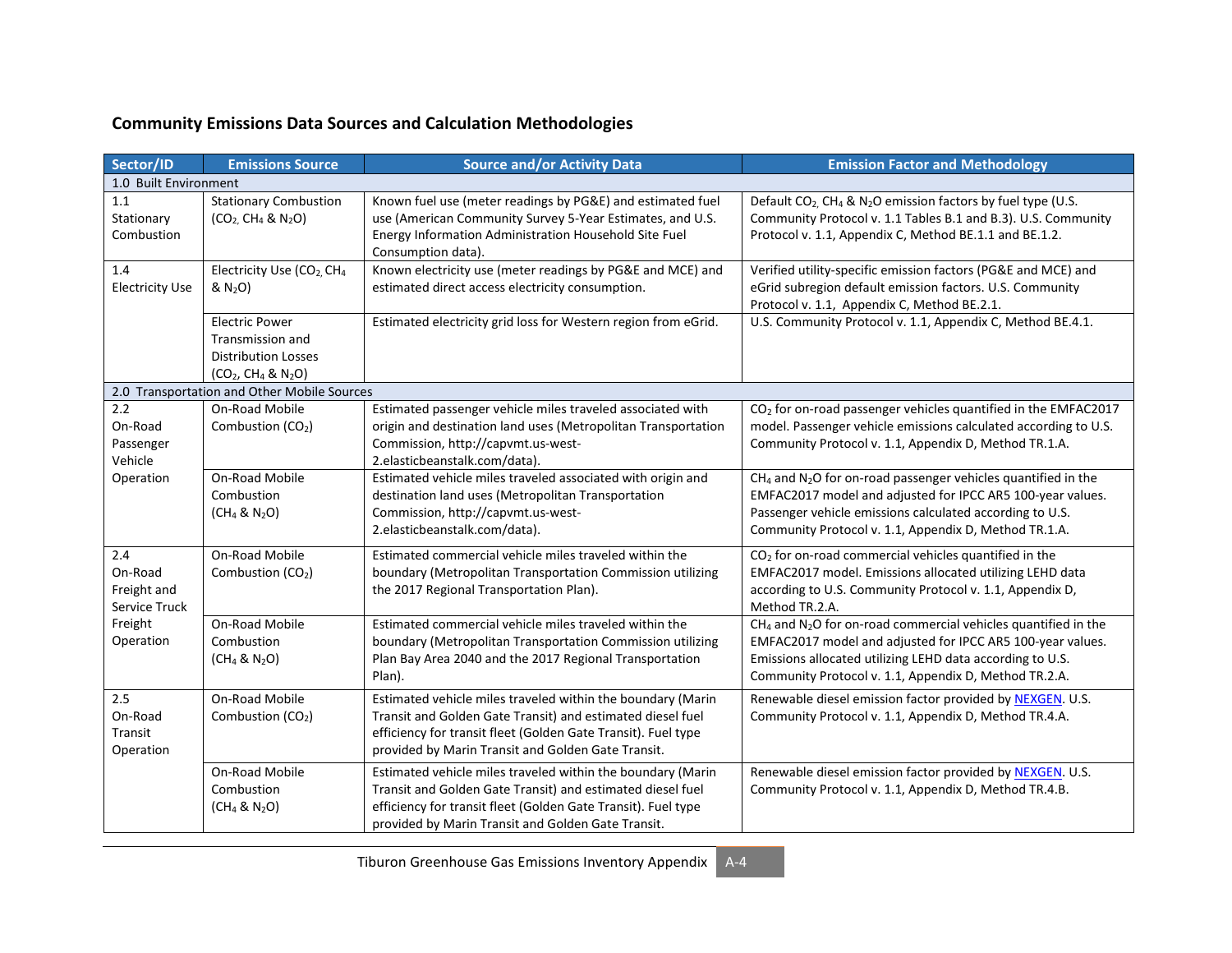| 2.12<br>Off-Road<br>Vehicles and<br>Equipment                      | Off-Road Mobile<br>Combustion (CO <sub>2</sub> )                                        | Estimated fuel use from OFFROAD 2007 for Lawn and Garden<br>and from OFFROAD2017 for Construction equipment. All<br>categories are allocated by share of countywide households.                                                                                                                                                                                                                 | CO <sub>2</sub> emissions calculated according U.S. Community Protocol v.<br>1.1, Appendix D, Method TR.8. Emission factors provided in Table<br>TR.1.6.                                                                  |
|--------------------------------------------------------------------|-----------------------------------------------------------------------------------------|-------------------------------------------------------------------------------------------------------------------------------------------------------------------------------------------------------------------------------------------------------------------------------------------------------------------------------------------------------------------------------------------------|---------------------------------------------------------------------------------------------------------------------------------------------------------------------------------------------------------------------------|
|                                                                    | Off-Road Mobile<br>Combustion<br>(CH <sub>4</sub> & N <sub>2</sub> O)                   | Estimated fuel use from OFFROAD 2007 for Lawn and Garden<br>and from OFFROAD2017 for Construction equipment. All<br>categories are allocated by share of countywide households.                                                                                                                                                                                                                 | $CH4$ and N <sub>2</sub> O emissions calculated according to U.S. Community<br>Protocol v. 1.1, Appendix D, Method TR.8. Emission factors<br>provided in the Local Government Operations Protocol Table<br>G.11 and G.14. |
| 3.0 Solid Waste                                                    |                                                                                         |                                                                                                                                                                                                                                                                                                                                                                                                 |                                                                                                                                                                                                                           |
| 3.2<br>Solid Waste<br>Generation<br>and Disposal                   | Fugitive Emissions from<br>Landfilled Waste (CH <sub>4</sub> )                          | Estimated landfilled tons based on reporting to CalRecycle by<br>Marin County Solid and Hazardous Waste JPA and allocated to<br>jurisdiction based on share of countywide population. Waste<br>characterization based on the Statewide Waste<br>Characterization Study (2008 and 2014) and Alternative Daily<br>Cover by Jurisdiction of Origin and Material Type as reported to<br>CalRecycle. | Emission factors calculated utilizing U.S. Community Protocol for<br>Accounting and Report of Greenhouse Gas Emissions, Version<br>1.1, July 2013, Appendix E, Method SW.4.                                               |
| 4.0 Water and Wastewater                                           |                                                                                         |                                                                                                                                                                                                                                                                                                                                                                                                 |                                                                                                                                                                                                                           |
| 4.2<br><b>Water Supply</b><br>&<br>Conveyance,<br>Treatment<br>and | Electricity Use (CO2)                                                                   | Water consumption (district-wide gpcd) provided by Marin<br>Municipal Water District (MMWD). Assumed 75% of water<br>from MMWD resources and 25% from Sonoma County Water<br>Agency (SCWA). Electricity consumption data provided by<br>MMWD.                                                                                                                                                   | Verified utility-specific emission factors (PG&E, MCE and SCWA).<br>Emissions calculated according to U.S. Community Protocol v. 1.1,<br>Appendix F, Method WW.14.                                                        |
| Distribution                                                       | <b>Electricity Use</b><br>$(CH_4 & N_2O)$                                               | Water consumption (district-wide gpcd) provided by Marin<br>Municipal Water District (MMWD). Assumed 75% of water<br>from MMWD resources and 25% from Sonoma County Water<br>Agency (SCWA). Electricity consumption data provided by<br>MMWD.                                                                                                                                                   | eGrid subregion default emission factors. Emissions calculated<br>according to U.S. Community Protocol v. 1.1, Appendix F, Method<br>WW.14.                                                                               |
| 4.5<br>Treatment of<br>Wastewater                                  | <b>Stationary Emissions</b><br>from Combustion of<br>Digester Gas<br>(CH <sub>4</sub> ) | Known amount of digester gas produced per day and known<br>percent of methane in digester gas provided by Sewerage<br>Agency of Southern Marin (SASM). Estimated service<br>population and percent of methane in digester gas provided by<br>Sanitary District No. 5.                                                                                                                           | SASM emissions calculated according to U.S. Community Protocol<br>v. 1.1, Appendix F, Method WW.1.a. Sanitary District No.5<br>emissions calculated according to Method WW.1.(alt).                                       |
|                                                                    | <b>Stationary Emissions</b><br>from Combustion of<br>Digester Gas<br>$(N_2O)$           | Known amount of digester gas produced per day and known<br>percent of methane in digester gas provided by Sewerage<br>Agency of Southern Marin (SASM). Estimated service<br>population and percent of methane in digester gas provided by<br>Sanitary District No. 5.                                                                                                                           | SASM emissions calculated according to U.S. Community Protocol<br>v. 1.1, Appendix F, Method WW.2.a. Sanitary District No.5<br>emissions calculated according to Method WW.2.(alt).                                       |